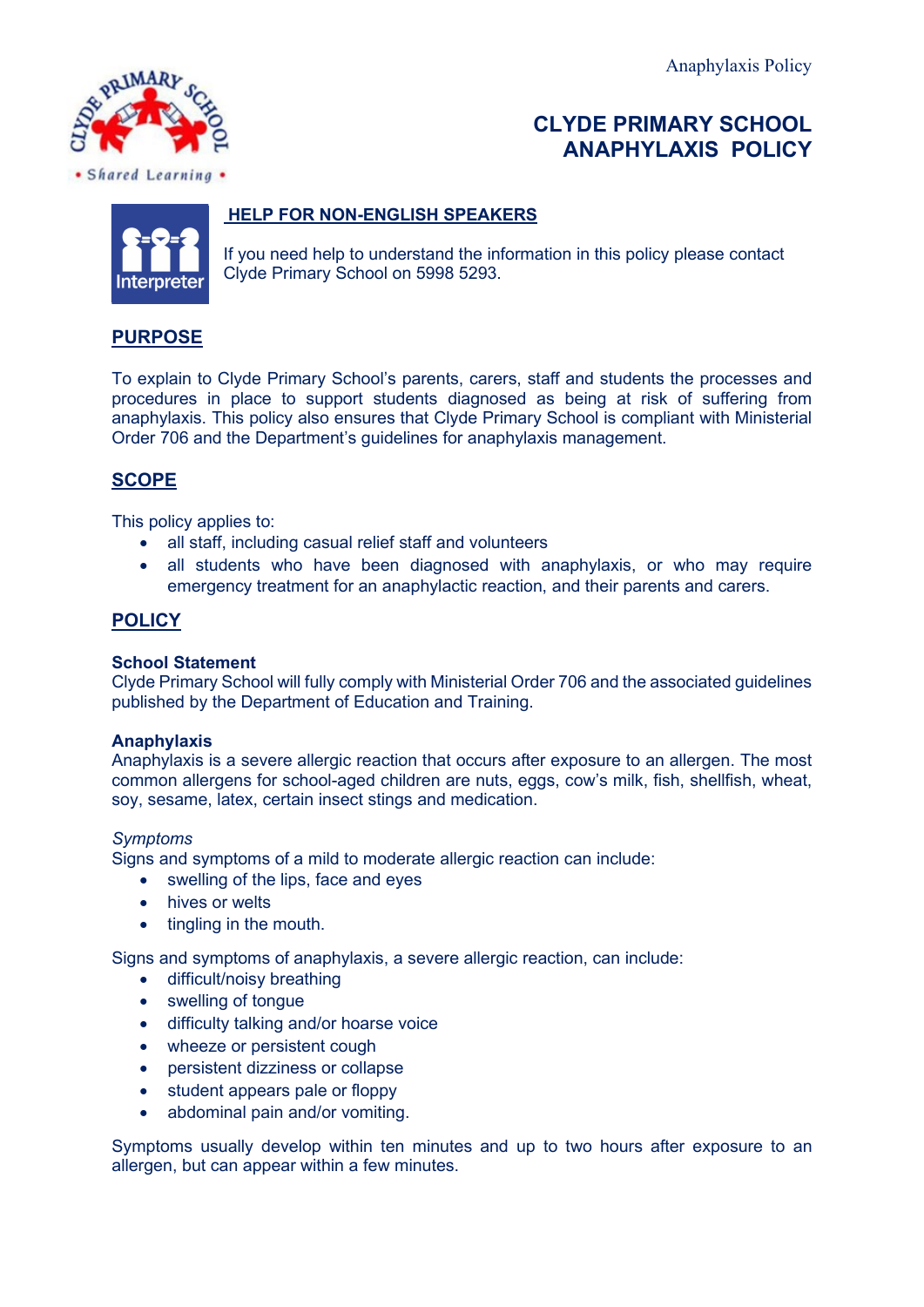### *Treatment*

Adrenaline given as an injection into the muscle of the outer mid-thigh is the first aid treatment for anaphylaxis.

Individuals diagnosed as being at risk of anaphylaxis are prescribed an adrenaline autoinjector for use in an emergency. These adrenaline autoinjectors are designed so that anyone can use them in an emergency.

### **Individual Anaphylaxis Management Plans**

All students at Clyde Primary School who are diagnosed by a medical practitioner as being at risk of suffering from an anaphylactic reaction must have an Individual Anaphylaxis Management Plan. When notified of an anaphylaxis diagnosis, the Principal of Clyde Primary School is responsible for developing a plan in consultation with the student's parents/carers.

Where necessary, an Individual Anaphylaxis Management Plan will be in place as soon as practicable after a student enrols at Clyde Primary School and where possible, before the student's first day.

Parents and carers must:

- obtain an ASCIA Action Plan for Anaphylaxis from the student's medical practitioner and provide a copy to the school as soon as practicable
- immediately inform the school in writing if there is a relevant change in the student's medical condition and obtain an updated ASCIA Action Plan for Anaphylaxis
- provide an up-to-date photo of the student for the ASCIA Action Plan for Anaphylaxis when that Plan is provided to the school and each time it is reviewed
- provide the school with a current adrenaline autoinjector for the student that has not expired;
- participate in annual reviews of the student's Plan.

Each student's Individual Anaphylaxis Management Plan must include:

- information about the student's medical condition that relates to allergies and the potential for anaphylactic reaction, including the type of allergies the student has
- information about the signs or symptoms the student might exhibit in the event of an allergic reaction based on a written diagnosis from a medical practitioner
- strategies to minimise the risk of exposure to known allergens while the student is under the care or supervision of school staff, including in the school yard, at camps and excursions, or at special events conducted, organised or attended by the school
- the name of the person(s) responsible for implementing the risk minimisation strategies, which have been identified in the Plan
- information about where the student's medication will be stored
- the student's emergency contact details
- an up-to-date ASCIA Action Plan for Anaphylaxis completed by the student's medical practitioner.

#### *Review and updates to Individual Anaphylaxis Management Plans*

A student's Individual Anaphylaxis Management Plan will be reviewed and updated on an annual basis in consultation with the student's parents/carers. The plan will also be reviewed and, where necessary, updated in the following circumstances:

- as soon as practicable after the student has an anaphylactic reaction at school
- if the student's medical condition, insofar as it relates to allergy and the potential for anaphylactic reaction, changes
- when the student is participating in an off-site activity, including camps and excursions, or at special events including fetes and concerts.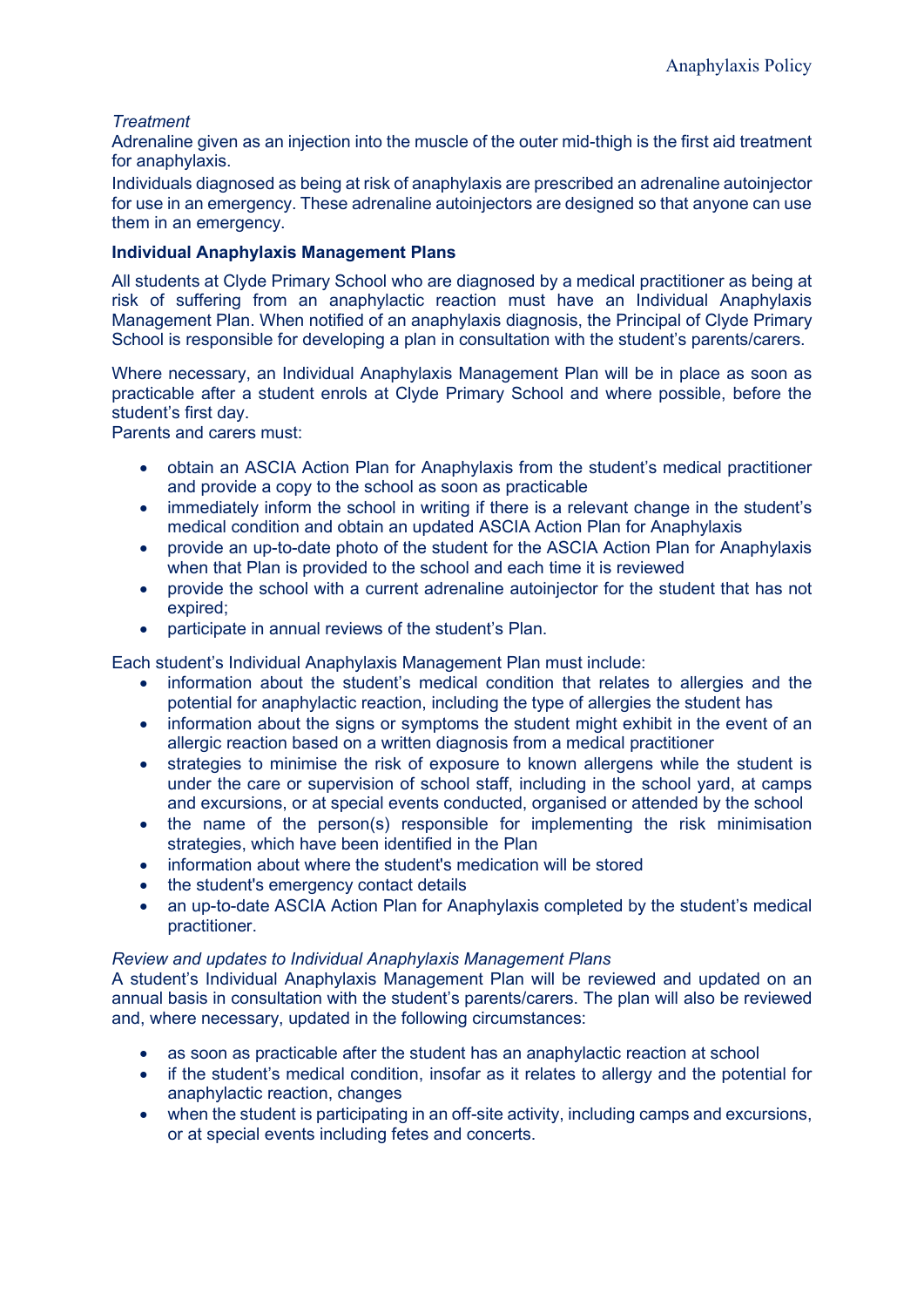Our school may also consider updating a student's Individual Anaphylaxis Management Plan if there is an identified and significant increase in the student's potential risk of exposure to allergens at school.

#### **Location of plans and adrenaline autoinjectors**

A copy of each student's Individual Anaphylaxis Management Plan will be stored with their ASCIA Action Plan for Anaphylaxis in our school's first aid room, together with the student's adrenaline autoinjector. Adrenaline autoinjectors must be labelled with the student's name.

#### **Risk Minimisation Strategies**

To reduce the risk of a student suffering from an anaphylactic reaction at Clyde Primary School, we have put in place the following strategies:

- staff and students are regularly reminded to wash their hands after eating;
- students are discouraged from sharing food
- garbage bins at school are to remain covered with lids to reduce the risk of attracting insects
- gloves must be worn when picking up papers or rubbish in the playground;
- school canteen staff are trained in appropriate food handling to reduce the risk of crosscontamination
- year groups will be informed of allergens that must be avoided in advance of class parties, events or birthdays
- a general use adrenaline autoinjector will be stored at the school canteen, office and in the yard duty bag for ease of access.
- Planning for off-site activities will include risk minimisation strategies for students at risk of anaphylaxis including supervision requirements, appropriate number of trained staff, emergency response procedures and other risk controls appropriate to the activity and students attending.

#### **Adrenaline autoinjectors for general use**

Clyde Primary School will maintain a supply of adrenaline autoinjectors for general use, as a back-up to those provided by parents and carers for specific students, and also for students who may suffer from a first time reaction at school.

Adrenaline autoinjectors for general use will be stored in the first aid room and labelled "general use".

The Principal is responsible for arranging the purchase of adrenaline autoinjectors for general use, and will consider:

- the number of students enrolled at Clyde Primary School at risk of anaphylaxis
- the accessibility of adrenaline autoinjectors supplied by parents
- the availability of a sufficient supply of autoinjectors for general use in different locations at the school, as well as at camps, excursions and events
- the limited life span of adrenaline autoinjectors, and the need for general use adrenaline autoinjectors to be replaced when used or prior to expiry
- the weight of the students at risk of anaphylaxis to determine the correct dosage of adrenaline autoinjector/s to purchase.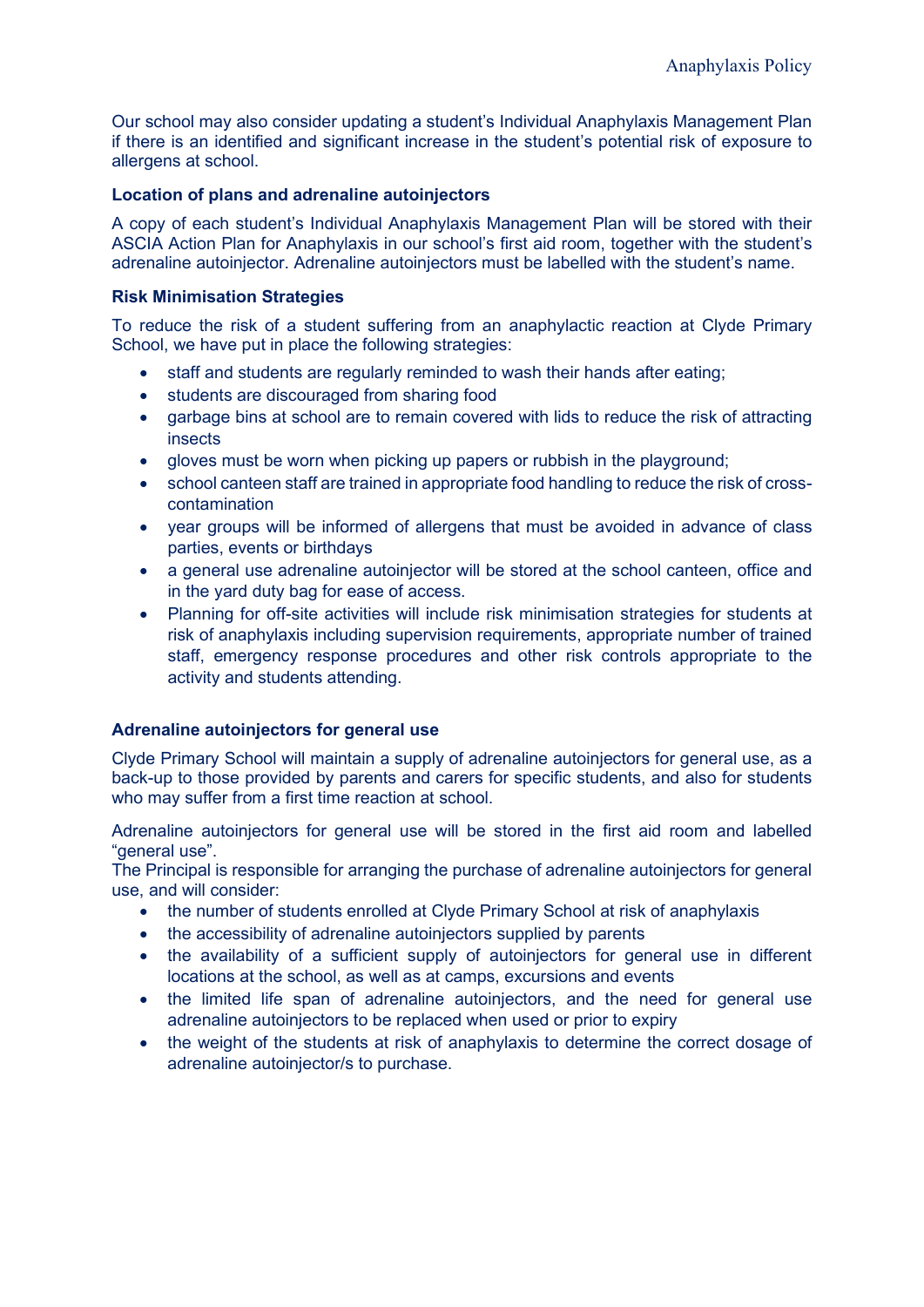#### **Emergency Response**

In the event of an anaphylactic reaction, the emergency response procedures in this policy must be followed, together with the school's general first aid procedures, emergency response procedures and the student's Individual Anaphylaxis Management Plan.

A complete and up-to-date list of students identified as being at risk of anaphylaxis is maintained by the Wellbeing Leader and First Aid Officer and stored in the first aid room. For camps, excursions and special events, a designated staff member will be responsible for maintaining a list of students at risk of anaphylaxis attending the special event, together with their Individual Anaphylaxis Management Plans and adrenaline autoinjectors, where appropriate.

| If a student experiences an anaphylactic reaction at school or during a school activity, school |  |  |  |  |  |  |
|-------------------------------------------------------------------------------------------------|--|--|--|--|--|--|
| staff must:                                                                                     |  |  |  |  |  |  |

| 1.<br>Lay the person flat<br>$\bullet$<br>Do not allow them to stand or walk<br>$\bullet$<br>If breathing is difficult, allow them to sit<br>$\bullet$<br>Be calm and reassuring<br>$\bullet$<br>Do not leave them alone<br>$\bullet$<br>Seek assistance from another staff member or reliable student to locate<br>$\bullet$<br>the student's adrenaline autoinjector or the school's general use<br>autoinjector, and the student's Individual Anaphylaxis Management Plan,<br>stored in the first aid room<br>If the student's plan is not immediately available, or they appear to be<br>$\bullet$<br>experiencing a first time reaction, follow steps 2 to 5<br>2.<br>Administer an EpiPen or EpiPen Jr<br>Remove from plastic container<br>$\bullet$<br>Form a fist around the EpiPen and pull off the blue safety release (cap)<br>$\bullet$<br>Place orange end against the student's outer mid-thigh (with or without<br>$\bullet$<br>clothing)<br>Push down hard until a click is heard or felt and hold in place for 3 seconds<br>$\bullet$<br><b>Remove EpiPen</b><br>$\bullet$<br>Note the time the EpiPen is administered<br>$\bullet$<br>Retain the used EpiPen to be handed to ambulance paramedics along<br>$\bullet$<br>with the time of administration<br><b>OR</b><br>Administer an Anapen® 500, Anapen® 300, or Anapen® Jr.<br>Pull off the black needle shield<br>$\bullet$<br>Pull off grey safety cap (from the red button)<br>$\bullet$<br>Place needle end firmly against the student's outer mid-thigh at 90<br>$\bullet$<br>degrees (with or without clothing)<br>Press red button so it clicks and hold for 10 seconds<br>$\bullet$<br>Remove Anapen <sup>®</sup><br>$\bullet$<br>Note the time the Anapen is administered<br>$\bullet$<br>Retain the used Anapen to be handed to ambulance paramedics along<br>٠<br>with the time of administration<br>3.<br>Call an ambulance (000)<br>4.<br>If there is no improvement or severe symptoms progress (as described in the<br>ASCIA Action Plan for Anaphylaxis), further adrenaline doses may be<br>administered every five minutes, if other adrenaline autoinjectors are available.<br>5.<br>Contact the student's emergency contacts. | <b>Step</b> | <b>Action</b> |
|------------------------------------------------------------------------------------------------------------------------------------------------------------------------------------------------------------------------------------------------------------------------------------------------------------------------------------------------------------------------------------------------------------------------------------------------------------------------------------------------------------------------------------------------------------------------------------------------------------------------------------------------------------------------------------------------------------------------------------------------------------------------------------------------------------------------------------------------------------------------------------------------------------------------------------------------------------------------------------------------------------------------------------------------------------------------------------------------------------------------------------------------------------------------------------------------------------------------------------------------------------------------------------------------------------------------------------------------------------------------------------------------------------------------------------------------------------------------------------------------------------------------------------------------------------------------------------------------------------------------------------------------------------------------------------------------------------------------------------------------------------------------------------------------------------------------------------------------------------------------------------------------------------------------------------------------------------------------------------------------------------------------------------------------------------------------------------------------------------------------------------------------------------------------------------------------------------------------|-------------|---------------|
|                                                                                                                                                                                                                                                                                                                                                                                                                                                                                                                                                                                                                                                                                                                                                                                                                                                                                                                                                                                                                                                                                                                                                                                                                                                                                                                                                                                                                                                                                                                                                                                                                                                                                                                                                                                                                                                                                                                                                                                                                                                                                                                                                                                                                        |             |               |
|                                                                                                                                                                                                                                                                                                                                                                                                                                                                                                                                                                                                                                                                                                                                                                                                                                                                                                                                                                                                                                                                                                                                                                                                                                                                                                                                                                                                                                                                                                                                                                                                                                                                                                                                                                                                                                                                                                                                                                                                                                                                                                                                                                                                                        |             |               |
|                                                                                                                                                                                                                                                                                                                                                                                                                                                                                                                                                                                                                                                                                                                                                                                                                                                                                                                                                                                                                                                                                                                                                                                                                                                                                                                                                                                                                                                                                                                                                                                                                                                                                                                                                                                                                                                                                                                                                                                                                                                                                                                                                                                                                        |             |               |
|                                                                                                                                                                                                                                                                                                                                                                                                                                                                                                                                                                                                                                                                                                                                                                                                                                                                                                                                                                                                                                                                                                                                                                                                                                                                                                                                                                                                                                                                                                                                                                                                                                                                                                                                                                                                                                                                                                                                                                                                                                                                                                                                                                                                                        |             |               |
|                                                                                                                                                                                                                                                                                                                                                                                                                                                                                                                                                                                                                                                                                                                                                                                                                                                                                                                                                                                                                                                                                                                                                                                                                                                                                                                                                                                                                                                                                                                                                                                                                                                                                                                                                                                                                                                                                                                                                                                                                                                                                                                                                                                                                        |             |               |
|                                                                                                                                                                                                                                                                                                                                                                                                                                                                                                                                                                                                                                                                                                                                                                                                                                                                                                                                                                                                                                                                                                                                                                                                                                                                                                                                                                                                                                                                                                                                                                                                                                                                                                                                                                                                                                                                                                                                                                                                                                                                                                                                                                                                                        |             |               |
|                                                                                                                                                                                                                                                                                                                                                                                                                                                                                                                                                                                                                                                                                                                                                                                                                                                                                                                                                                                                                                                                                                                                                                                                                                                                                                                                                                                                                                                                                                                                                                                                                                                                                                                                                                                                                                                                                                                                                                                                                                                                                                                                                                                                                        |             |               |
|                                                                                                                                                                                                                                                                                                                                                                                                                                                                                                                                                                                                                                                                                                                                                                                                                                                                                                                                                                                                                                                                                                                                                                                                                                                                                                                                                                                                                                                                                                                                                                                                                                                                                                                                                                                                                                                                                                                                                                                                                                                                                                                                                                                                                        |             |               |
|                                                                                                                                                                                                                                                                                                                                                                                                                                                                                                                                                                                                                                                                                                                                                                                                                                                                                                                                                                                                                                                                                                                                                                                                                                                                                                                                                                                                                                                                                                                                                                                                                                                                                                                                                                                                                                                                                                                                                                                                                                                                                                                                                                                                                        |             |               |
|                                                                                                                                                                                                                                                                                                                                                                                                                                                                                                                                                                                                                                                                                                                                                                                                                                                                                                                                                                                                                                                                                                                                                                                                                                                                                                                                                                                                                                                                                                                                                                                                                                                                                                                                                                                                                                                                                                                                                                                                                                                                                                                                                                                                                        |             |               |
|                                                                                                                                                                                                                                                                                                                                                                                                                                                                                                                                                                                                                                                                                                                                                                                                                                                                                                                                                                                                                                                                                                                                                                                                                                                                                                                                                                                                                                                                                                                                                                                                                                                                                                                                                                                                                                                                                                                                                                                                                                                                                                                                                                                                                        |             |               |
|                                                                                                                                                                                                                                                                                                                                                                                                                                                                                                                                                                                                                                                                                                                                                                                                                                                                                                                                                                                                                                                                                                                                                                                                                                                                                                                                                                                                                                                                                                                                                                                                                                                                                                                                                                                                                                                                                                                                                                                                                                                                                                                                                                                                                        |             |               |
|                                                                                                                                                                                                                                                                                                                                                                                                                                                                                                                                                                                                                                                                                                                                                                                                                                                                                                                                                                                                                                                                                                                                                                                                                                                                                                                                                                                                                                                                                                                                                                                                                                                                                                                                                                                                                                                                                                                                                                                                                                                                                                                                                                                                                        |             |               |
|                                                                                                                                                                                                                                                                                                                                                                                                                                                                                                                                                                                                                                                                                                                                                                                                                                                                                                                                                                                                                                                                                                                                                                                                                                                                                                                                                                                                                                                                                                                                                                                                                                                                                                                                                                                                                                                                                                                                                                                                                                                                                                                                                                                                                        |             |               |
|                                                                                                                                                                                                                                                                                                                                                                                                                                                                                                                                                                                                                                                                                                                                                                                                                                                                                                                                                                                                                                                                                                                                                                                                                                                                                                                                                                                                                                                                                                                                                                                                                                                                                                                                                                                                                                                                                                                                                                                                                                                                                                                                                                                                                        |             |               |
|                                                                                                                                                                                                                                                                                                                                                                                                                                                                                                                                                                                                                                                                                                                                                                                                                                                                                                                                                                                                                                                                                                                                                                                                                                                                                                                                                                                                                                                                                                                                                                                                                                                                                                                                                                                                                                                                                                                                                                                                                                                                                                                                                                                                                        |             |               |
|                                                                                                                                                                                                                                                                                                                                                                                                                                                                                                                                                                                                                                                                                                                                                                                                                                                                                                                                                                                                                                                                                                                                                                                                                                                                                                                                                                                                                                                                                                                                                                                                                                                                                                                                                                                                                                                                                                                                                                                                                                                                                                                                                                                                                        |             |               |
|                                                                                                                                                                                                                                                                                                                                                                                                                                                                                                                                                                                                                                                                                                                                                                                                                                                                                                                                                                                                                                                                                                                                                                                                                                                                                                                                                                                                                                                                                                                                                                                                                                                                                                                                                                                                                                                                                                                                                                                                                                                                                                                                                                                                                        |             |               |
|                                                                                                                                                                                                                                                                                                                                                                                                                                                                                                                                                                                                                                                                                                                                                                                                                                                                                                                                                                                                                                                                                                                                                                                                                                                                                                                                                                                                                                                                                                                                                                                                                                                                                                                                                                                                                                                                                                                                                                                                                                                                                                                                                                                                                        |             |               |
|                                                                                                                                                                                                                                                                                                                                                                                                                                                                                                                                                                                                                                                                                                                                                                                                                                                                                                                                                                                                                                                                                                                                                                                                                                                                                                                                                                                                                                                                                                                                                                                                                                                                                                                                                                                                                                                                                                                                                                                                                                                                                                                                                                                                                        |             |               |
|                                                                                                                                                                                                                                                                                                                                                                                                                                                                                                                                                                                                                                                                                                                                                                                                                                                                                                                                                                                                                                                                                                                                                                                                                                                                                                                                                                                                                                                                                                                                                                                                                                                                                                                                                                                                                                                                                                                                                                                                                                                                                                                                                                                                                        |             |               |
|                                                                                                                                                                                                                                                                                                                                                                                                                                                                                                                                                                                                                                                                                                                                                                                                                                                                                                                                                                                                                                                                                                                                                                                                                                                                                                                                                                                                                                                                                                                                                                                                                                                                                                                                                                                                                                                                                                                                                                                                                                                                                                                                                                                                                        |             |               |
|                                                                                                                                                                                                                                                                                                                                                                                                                                                                                                                                                                                                                                                                                                                                                                                                                                                                                                                                                                                                                                                                                                                                                                                                                                                                                                                                                                                                                                                                                                                                                                                                                                                                                                                                                                                                                                                                                                                                                                                                                                                                                                                                                                                                                        |             |               |
|                                                                                                                                                                                                                                                                                                                                                                                                                                                                                                                                                                                                                                                                                                                                                                                                                                                                                                                                                                                                                                                                                                                                                                                                                                                                                                                                                                                                                                                                                                                                                                                                                                                                                                                                                                                                                                                                                                                                                                                                                                                                                                                                                                                                                        |             |               |
|                                                                                                                                                                                                                                                                                                                                                                                                                                                                                                                                                                                                                                                                                                                                                                                                                                                                                                                                                                                                                                                                                                                                                                                                                                                                                                                                                                                                                                                                                                                                                                                                                                                                                                                                                                                                                                                                                                                                                                                                                                                                                                                                                                                                                        |             |               |
|                                                                                                                                                                                                                                                                                                                                                                                                                                                                                                                                                                                                                                                                                                                                                                                                                                                                                                                                                                                                                                                                                                                                                                                                                                                                                                                                                                                                                                                                                                                                                                                                                                                                                                                                                                                                                                                                                                                                                                                                                                                                                                                                                                                                                        |             |               |
|                                                                                                                                                                                                                                                                                                                                                                                                                                                                                                                                                                                                                                                                                                                                                                                                                                                                                                                                                                                                                                                                                                                                                                                                                                                                                                                                                                                                                                                                                                                                                                                                                                                                                                                                                                                                                                                                                                                                                                                                                                                                                                                                                                                                                        |             |               |
|                                                                                                                                                                                                                                                                                                                                                                                                                                                                                                                                                                                                                                                                                                                                                                                                                                                                                                                                                                                                                                                                                                                                                                                                                                                                                                                                                                                                                                                                                                                                                                                                                                                                                                                                                                                                                                                                                                                                                                                                                                                                                                                                                                                                                        |             |               |
|                                                                                                                                                                                                                                                                                                                                                                                                                                                                                                                                                                                                                                                                                                                                                                                                                                                                                                                                                                                                                                                                                                                                                                                                                                                                                                                                                                                                                                                                                                                                                                                                                                                                                                                                                                                                                                                                                                                                                                                                                                                                                                                                                                                                                        |             |               |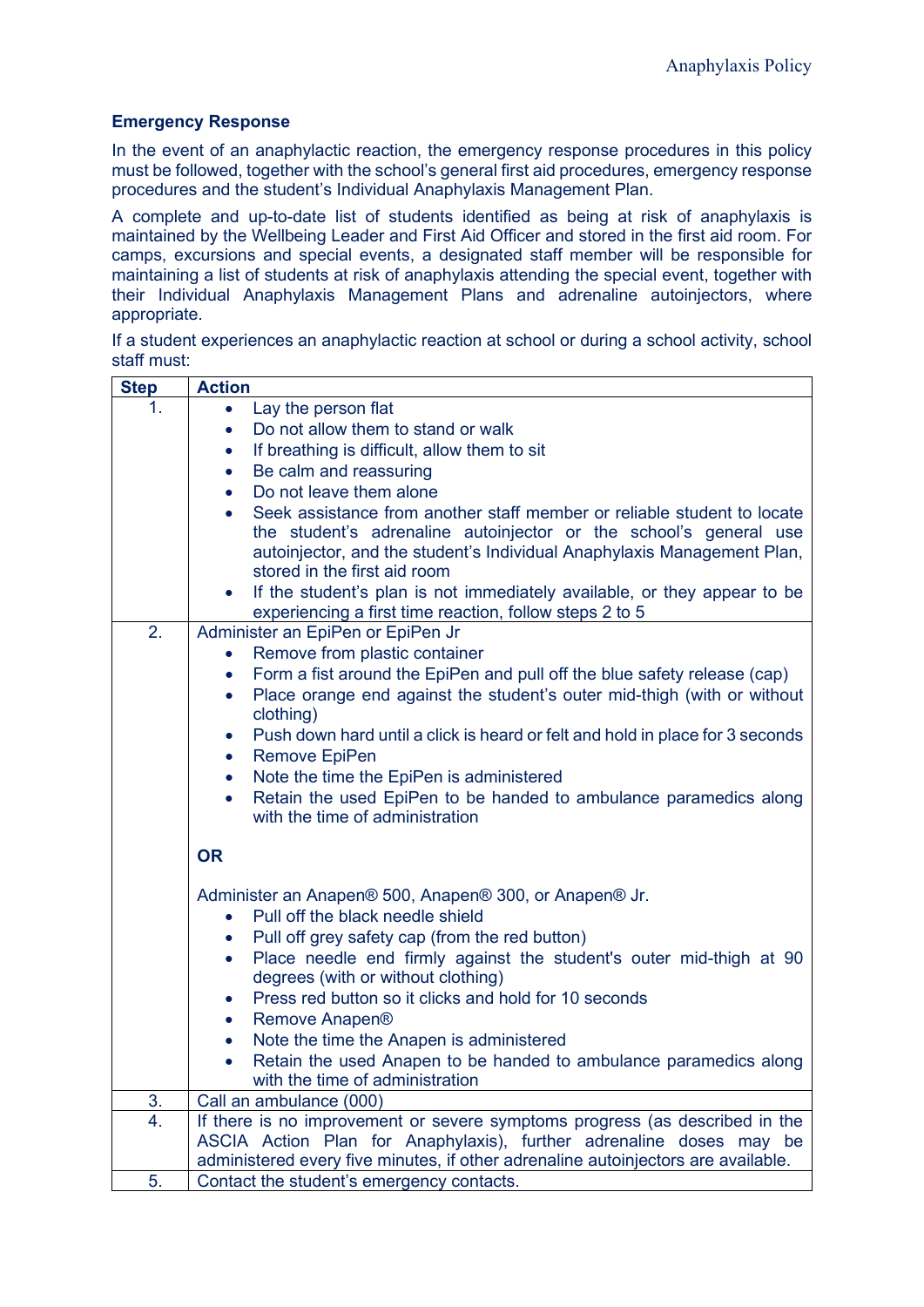If a student appears to be having a severe allergic reaction but has not been previously diagnosed with an allergy or being at risk of anaphylaxis, school staff should follow steps 2 – 5 as above.

Schools can use either the EpiPen® **and Anapen® on any student** suspected to be experiencing an anaphylactic reaction, regardless of the device prescribed in their ASCIA Action Plan.

Where possible, schools should consider using the correct dose of adrenaline autoinjector depending on the weight of the student. However, in an emergency if there is no other option available, any device should be administered to the student.

#### **Communication Plan**

This policy will be available on Clyde Primary School's website so that parents and other members of the school community can easily access information about Clyde Primary School's anaphylaxis management procedures. The parents and carers of students who are enrolled at Clyde Primary School and are identified as being at risk of anaphylaxis will also be provided with a copy of this policy.

The Principal is responsible for ensuring that all relevant staff, including casual relief staff, canteen staff and volunteers are aware of this policy and Clyde Primary School's procedures for anaphylaxis management. Casual relief staff and volunteers who are responsible for the care and/or supervision of students who are identified as being at risk of anaphylaxis will also receive a verbal briefing on this policy, their role in responding to an anaphylactic reaction and where required, the identity of students at risk.

The Principal is also responsible for ensuring relevant staff are trained and briefed in anaphylaxis management, consistent with the Department's [Anaphylaxis Guidelines.](https://www2.education.vic.gov.au/pal/anaphylaxis/guidance)

#### **Staff training**

The Principal will ensure that the following school staff are appropriately trained in anaphylaxis management:

- School staff who conduct classes attended by students who are at risk of anaphylaxis
- School staff who conduct specialist classes, admin staff, first aiders and any other member of school staff as required by the Principal based on a risk assessment.

Staff who are required to undertake training must have completed:

- an approved face-to-face anaphylaxis management training course in the last three years, or
- an approved online anaphylaxis management training course in the last two years.

Clyde Primary School uses the ASCIA eTraining course VIC.

Staff are also required to attend a briefing on anaphylaxis management and this policy at least twice per year (with the first briefing to be held at the beginning of the school year), facilitated by a staff member who has successfully completed an anaphylaxis management course within the last 2 years including School Anaphylaxis Supervisor. Each briefing will address:

- this policy
- the causes, symptoms and treatment of anaphylaxis
- the identities of students with a medical condition that relates to allergies and the potential for anaphylactic reaction, and where their medication is located